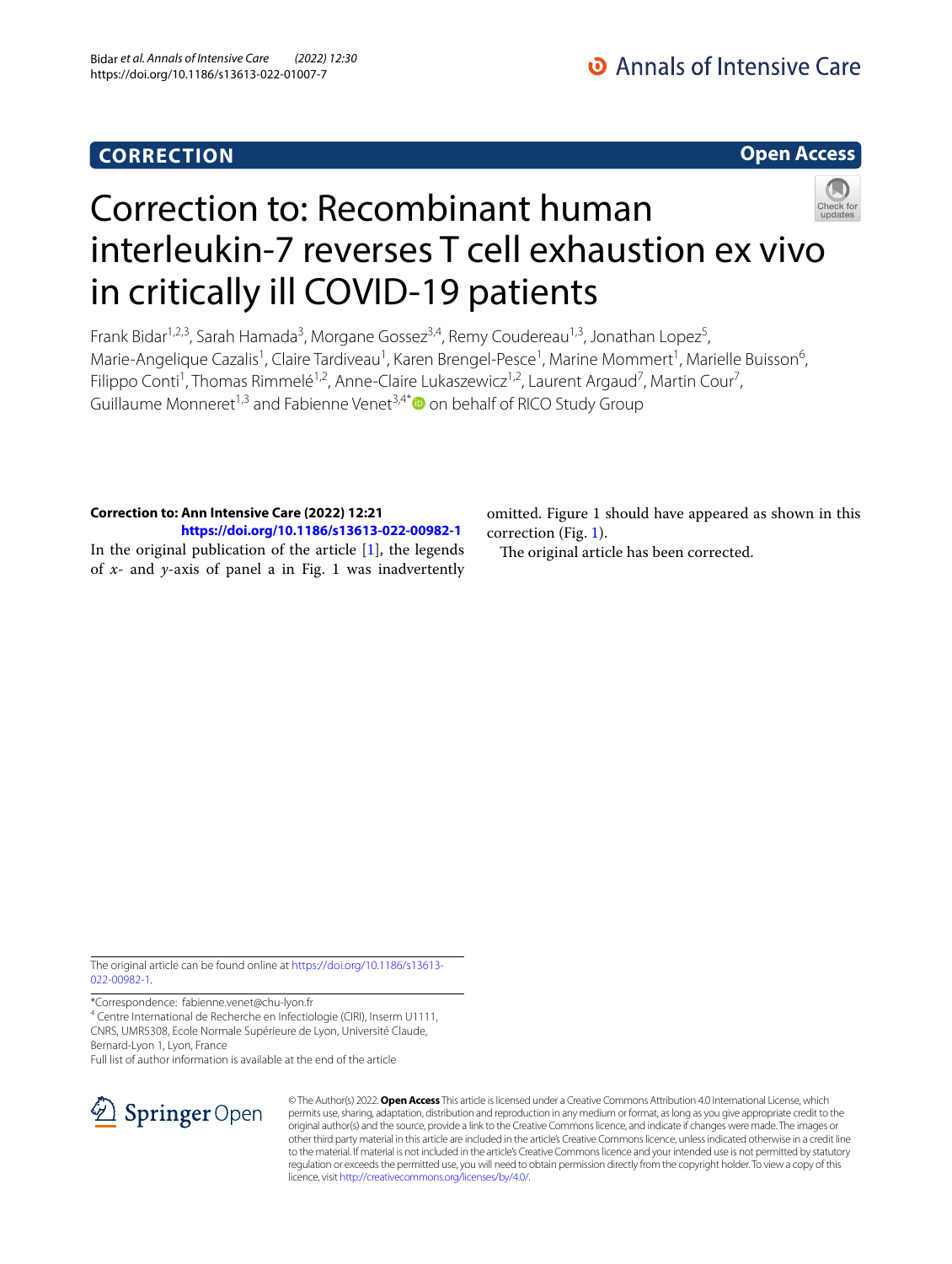

<span id="page-1-0"></span>or down-regulated (right diagram, *n*=48) genes between patients and HV are showed. **c** Ingenuity Pathway Analysis was applied on the list of diferentially expressed genes at D0 and D20. Heatmaps of Log 10 *P*-value (from white indicating the absence of signifcance to dark red indicating a strong signifcance) and *Z*-score (from orange indicating a down-regulation to purple indicating an up-regulation) for pathways related to T cell activation at D0 and D20 are presented